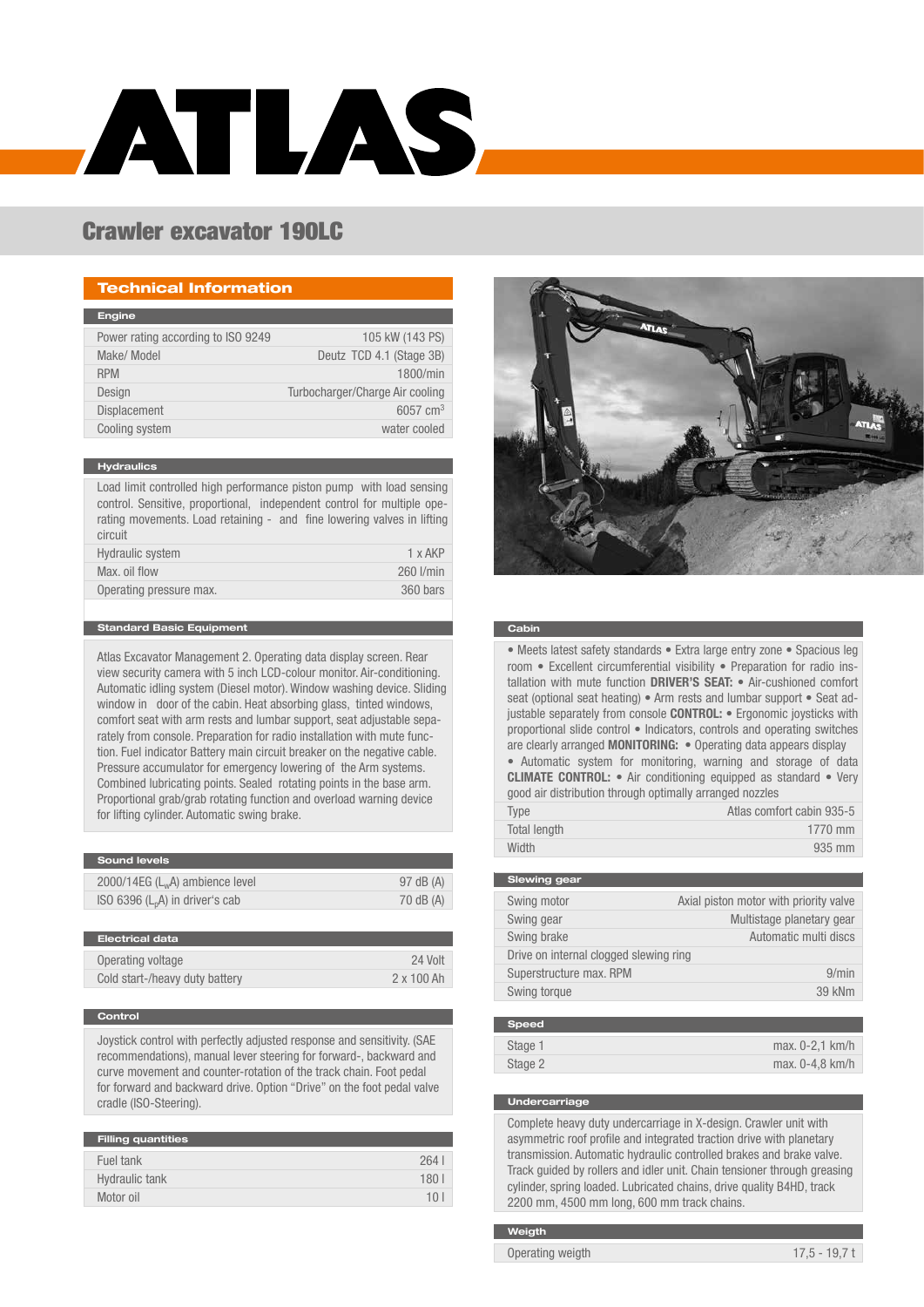

### Main dimensions

190LC Transport postion



| A  | <b>TRANSPORT HEIGHT</b>                                                                             | B. | <b>TRANSPORT LENGTH</b>                                                 |  |
|----|-----------------------------------------------------------------------------------------------------|----|-------------------------------------------------------------------------|--|
|    | Adjustable boom, 1,95 m (C6.41), 3,62 m (C6.461), 2,16 m (D6.2)  2,94 m                             |    | Adjustable boom, 1,95 m (C6.41), 3,10 m (C6.461), 2,16 m (D6.2)  8,18 m |  |
|    | Adjustable boom, 1,95 m (C6.41), 3,62 m (C6.461), 2,66 m (D6.3)  3,10 m                             |    | Adjustable boom, 1,95 m (C6.41), 3,10 m (C6.461), 2,16 m (D6.2)  8,05 m |  |
|    |                                                                                                     |    |                                                                         |  |
|    |                                                                                                     |    |                                                                         |  |
|    |                                                                                                     |    |                                                                         |  |
| C. | <b>TRANSPORT WIDTH WHEEL</b><br><b>BASE 2.20 m F</b>                                                |    |                                                                         |  |
|    |                                                                                                     |    |                                                                         |  |
| D  |                                                                                                     |    |                                                                         |  |
| E. |                                                                                                     |    |                                                                         |  |
|    | Design changes reserved, data not binding. Devices comply with the new European safety regulations. |    |                                                                         |  |

### TRANSPORT LENGTH

| Adjustable boom, 1,95 m (C6.41), 3,10 m (C6.461), 2,16 m (D6.2)  8,18 m |  |
|-------------------------------------------------------------------------|--|
| Adjustable boom, 1,95 m (C6.41), 3,10 m (C6.461), 2,16 m (D6.2)  8,05 m |  |
|                                                                         |  |
|                                                                         |  |

# Equipment

٠

| <b>Basic unit</b>   |                                                                                                                                                                                                                                         |  |
|---------------------|-----------------------------------------------------------------------------------------------------------------------------------------------------------------------------------------------------------------------------------------|--|
| A 6.82              | ATLAS-Hydraulic-Crawler excavator 190LC with con-<br>tinuously rotating uppercarriage and two lifting cylinders.<br>ATLAS-Cabine 935, air conditioner, swing radius 2190<br>mm, track 2200 mm, 4500 mm long, track-chain 600 mm<br>wide |  |
| <b>Drive option</b> |                                                                                                                                                                                                                                         |  |
| 6103303             | Track 2000 mm, Overall Length 4500 mm B4HD- Drive<br>parts                                                                                                                                                                              |  |

# Drive option 6051193 Track 2200 mm, Overall Length 5000 mm B4HD- Drive parts

| <b>Boom variants</b> |                                                                                                                             |  |  |  |  |  |  |  |  |  |
|----------------------|-----------------------------------------------------------------------------------------------------------------------------|--|--|--|--|--|--|--|--|--|
| C 6.3 M              | Monoblock boom, one stick cylinder, Length 4320 mm                                                                          |  |  |  |  |  |  |  |  |  |
| C 6.4 MG             | Monoblock boom straight with, stick cylinder, length<br>4850 mm                                                             |  |  |  |  |  |  |  |  |  |
| C <sub>6.5</sub> M   | Monoblock boom, one stick cylinder, Length 5280 mm                                                                          |  |  |  |  |  |  |  |  |  |
| $C6.6$ i             | Industry boom, length 6000 mm                                                                                               |  |  |  |  |  |  |  |  |  |
| C <sub>6.41</sub>    | Adjustable boom: Base boom, adjusting cylinder, hose rup-<br>ture safety, incl. hydraulic mounting kit, suitable for C 6.46 |  |  |  |  |  |  |  |  |  |
| C <sub>6.46</sub>    | Boom, one stick cylender, suitable for C 6.41, Length<br>3095 mm                                                            |  |  |  |  |  |  |  |  |  |
|                      | <b>Continued: Boom variants</b>                                                                                             |  |  |  |  |  |  |  |  |  |

|                  | 4100 mm                                           |
|------------------|---------------------------------------------------|
|                  |                                                   |
| <b>Stick</b>     |                                                   |
| D 6.2            | Stick, length 2160 mm,<br>for Monoblock- and Boom |
| D <sub>6.3</sub> | Stick, length 2660 mm,<br>for Monoblock- and Boom |
| D 6.31           | Stick, length 3160 mm, for adjustable boom        |
| D 6.5            | Stick for trench cleaning, length 3550 mm         |

C 6.461 Boom, one stick cylender, suitable for C 6.41, Length

C 6.462 Boom, one stick cylender, suitable for C 6.41, Length

3620 mm

- **D 6.14 i** Stick, length 4000 mm, only for C 6.6 i
- D 6.14iS Stick. with straight tip, length 4000 m, only for C 6.6 i

#### Bucket cylinder

F 6.1 Bucket cylinder, with bucket linkage

| <b>Attachments</b> |                     |                        |               |  |  |  |  |  |  |  |  |
|--------------------|---------------------|------------------------|---------------|--|--|--|--|--|--|--|--|
|                    |                     | Capacity (SAE)         | Cutting width |  |  |  |  |  |  |  |  |
| F415               | <b>Bucket</b>       | $0.67 \text{ m}^3$     | 850 mm        |  |  |  |  |  |  |  |  |
| F416               | <b>Bucket</b>       | $0,82 \text{ m}^3$     | 1000 mm       |  |  |  |  |  |  |  |  |
| F418               | <b>Bucket</b>       | $1,12 \text{ m}^3$     | 1300 mm       |  |  |  |  |  |  |  |  |
| G 644              | Trenching<br>bucket | $0.56 \; \mathrm{m}^3$ | 2000 mm       |  |  |  |  |  |  |  |  |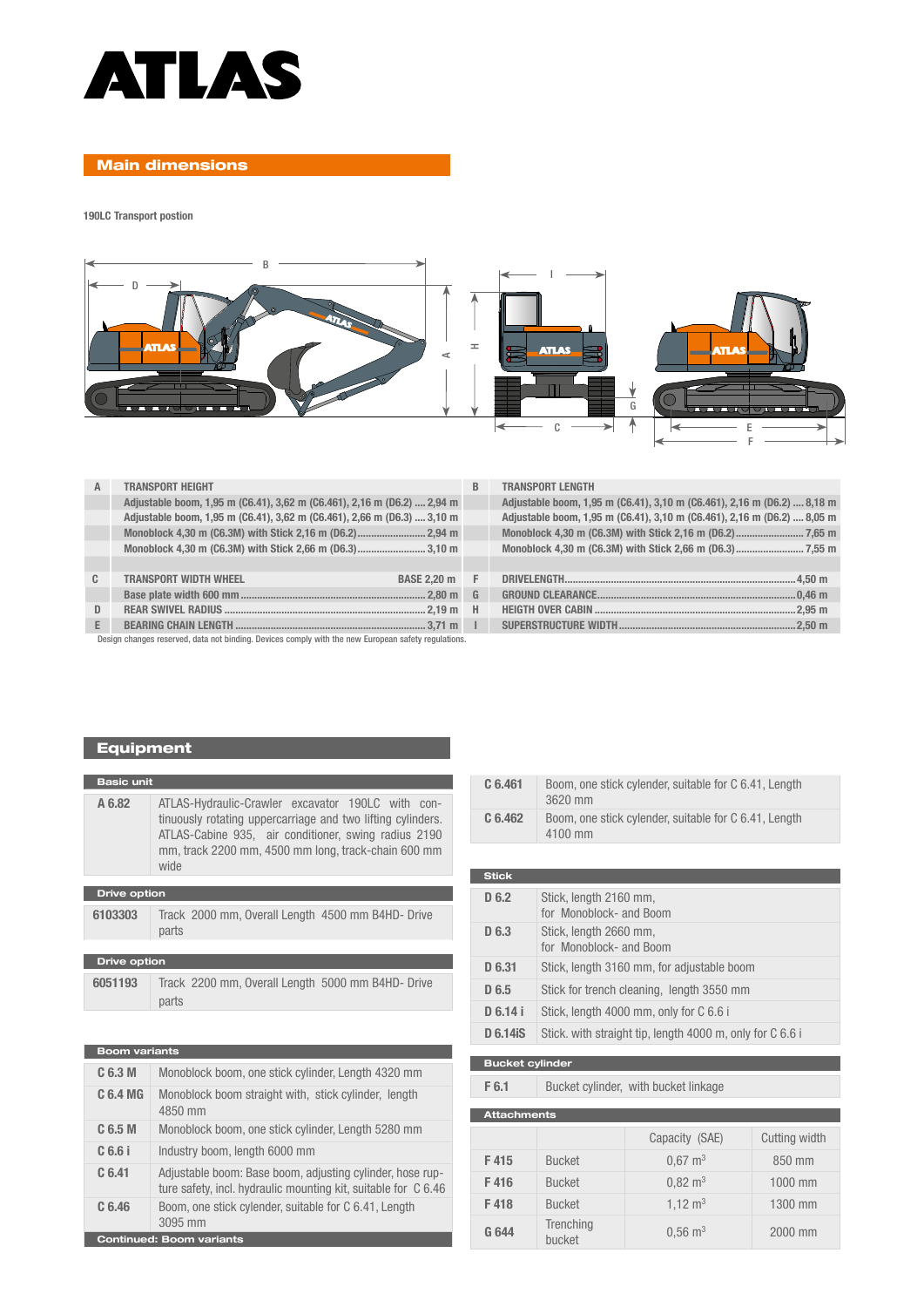# Working ranges Monoblock boom **Equipment**



# Working ranges adjustable boom



| Stick D 6.2 - Length 2160 mm                  |                       |    |      |         |  |  |  |  |  |  |  |
|-----------------------------------------------|-----------------------|----|------|---------|--|--|--|--|--|--|--|
| Equipment: A 6.82, C 6.3M, D 6.2, F6.1, F 416 |                       |    |      |         |  |  |  |  |  |  |  |
|                                               |                       |    | Dipp | Grabber |  |  |  |  |  |  |  |
| $\overline{A}$                                | Max. lifting height   | mm | 7930 |         |  |  |  |  |  |  |  |
| B                                             | Max. dump heigth      | mm | 5200 | 4130    |  |  |  |  |  |  |  |
| C                                             | Max. Digging depth    | mm | 5340 | 6430    |  |  |  |  |  |  |  |
| D                                             | Max. reach            | mm | 8220 | 6840    |  |  |  |  |  |  |  |
|                                               | <b>Breakout force</b> | kN | 130  |         |  |  |  |  |  |  |  |
|                                               | Tear-out force        | kN | 82   |         |  |  |  |  |  |  |  |

| <b>Stick D 6.3 - Length 2660 mm</b>           |                       |    |      |         |  |  |  |  |  |  |  |  |
|-----------------------------------------------|-----------------------|----|------|---------|--|--|--|--|--|--|--|--|
| Equipment: A 6.82, C 6.3M, D 6.3, F6.1, F 416 |                       |    |      |         |  |  |  |  |  |  |  |  |
|                                               |                       |    | Dipp | Grabber |  |  |  |  |  |  |  |  |
| $\overline{A}$                                | Max. lifting height   | mm | 8200 |         |  |  |  |  |  |  |  |  |
| B                                             | Max. dump heigth      | mm | 5500 | 4400    |  |  |  |  |  |  |  |  |
| C                                             | Max. Digging depth    | mm | 5840 | 6920    |  |  |  |  |  |  |  |  |
| D                                             | Max. reach            | mm | 8700 | 7310    |  |  |  |  |  |  |  |  |
|                                               | <b>Breakout force</b> | kN | 130  |         |  |  |  |  |  |  |  |  |
|                                               | Tear-out force        | kN | 72   |         |  |  |  |  |  |  |  |  |

| <b>Stick D 6.2 - Length 2160 mm</b>                  |                       |    |      |         |  |  |  |  |  |  |  |
|------------------------------------------------------|-----------------------|----|------|---------|--|--|--|--|--|--|--|
| Equipment: A 6.82, C 6.41, C6.46, D 6.2, F6.1, F 416 |                       |    |      |         |  |  |  |  |  |  |  |
|                                                      |                       |    | Dipp | Grabber |  |  |  |  |  |  |  |
| $\overline{A}$                                       | Max. lifting height   | mm | 9550 |         |  |  |  |  |  |  |  |
| B                                                    | Max. dump heigth      | mm | 6900 | 5700    |  |  |  |  |  |  |  |
| C                                                    | Max. Digging depth    | mm | 5250 | 6300    |  |  |  |  |  |  |  |
| D                                                    | Max. reach            | mm | 8700 | 7350    |  |  |  |  |  |  |  |
|                                                      | <b>Breakout force</b> | kN | 130  |         |  |  |  |  |  |  |  |
|                                                      | <b>Tearout force</b>  | kN | 82   |         |  |  |  |  |  |  |  |

| <b>Stick D 6.3 - Length 2660 mm</b>                   |                       |    |       |         |  |  |  |  |  |  |  |
|-------------------------------------------------------|-----------------------|----|-------|---------|--|--|--|--|--|--|--|
| Equipment: A 6.82, C 6.41, C6.461, D 6.3, F6.1, F 416 |                       |    |       |         |  |  |  |  |  |  |  |
|                                                       |                       |    | Dipp  | Grabber |  |  |  |  |  |  |  |
| $\overline{A}$                                        | Max. lifting height   | mm | 10550 |         |  |  |  |  |  |  |  |
| B                                                     | Max. dump heigth      | mm | 7850  | 6650    |  |  |  |  |  |  |  |
| C                                                     | Max. Digging depth    | mm | 6260  | 7350    |  |  |  |  |  |  |  |
| $\mathsf{D}$                                          | Max. reach            | mm | 9730  | 8360    |  |  |  |  |  |  |  |
|                                                       | <b>Breakout force</b> | kN | 130   |         |  |  |  |  |  |  |  |
|                                                       | <b>Tearout force</b>  | kN | 72    |         |  |  |  |  |  |  |  |